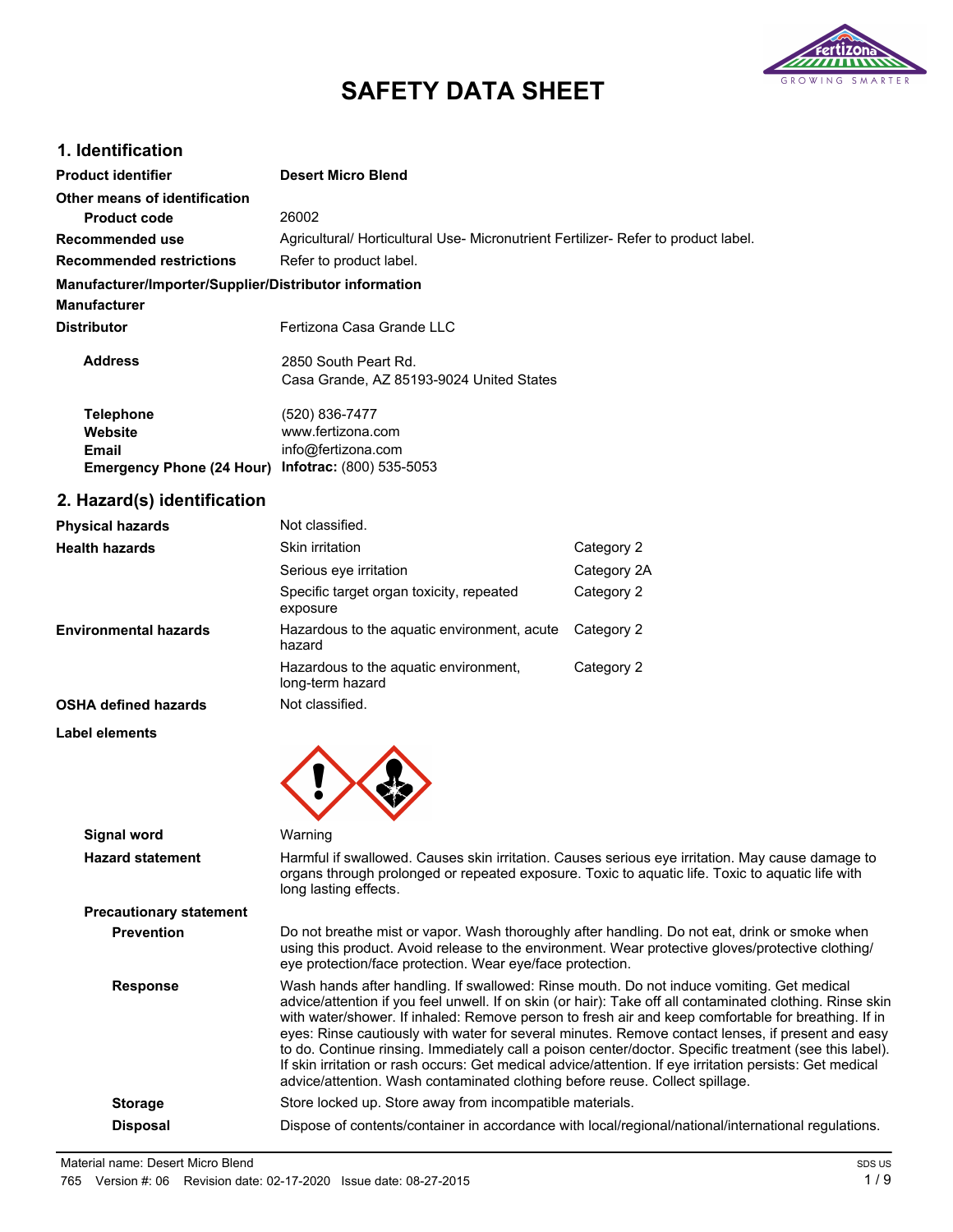# **3. Composition/information on ingredients**

#### **Mixtures**

| <b>Chemical name</b>                     | Common name and synonyms | <b>CAS number</b> | %          |
|------------------------------------------|--------------------------|-------------------|------------|
| Zinc Sulfate                             |                          | 7733-02-0         | $10 - 520$ |
| Manganese Sulfate, monohydrate           |                          | 10034-96-5        | $5 - 10*$  |
| Cupric Sulfate, pentahydrate             |                          | 7758-99-8         | $1 - 5.3*$ |
| <b>Ferrous Sulfate</b>                   |                          | 7782-63-0         | $1 - < 3$  |
| Other components below reportable levels |                          |                   | $70 - 80$  |

\*Designates that a specific chemical identity and/or percentage of composition has been withheld as a trade secret.

| 4. First-aid measures                                            |                                                                                                                                                                                              |
|------------------------------------------------------------------|----------------------------------------------------------------------------------------------------------------------------------------------------------------------------------------------|
| <b>Inhalation</b>                                                | Move to fresh air. Call a physician if symptoms develop or persist.                                                                                                                          |
| <b>Skin contact</b>                                              | Take off immediately all contaminated clothing. Wash off with soap and water. Call a physician if<br>skin irritation persists. Wash contaminated clothing before reuse.                      |
| Eye contact                                                      | Immediately flush eyes with plenty of water for at least 15 minutes. Remove contact lenses, if<br>present and easy to do. Continue rinsing. Call a physician if irritation persists.         |
| Ingestion                                                        | Call a physician or poison control center immediately. Rinse mouth. Do not induce vomiting. If<br>vomiting occurs, keep head low so that stomach content doesn't get into the lungs.         |
| <b>Most important</b><br>symptoms/effects, acute and<br>delayed  | Causes serious eye irritation. Symptoms may include stinging, tearing, redness, and blurred vision.<br>Severe eye irritation.                                                                |
| <b>General information</b>                                       | If you feel unwell, seek medical advice (show the label where possible). Ensure that medical<br>personnel are aware of the material(s) involved, and take precautions to protect themselves. |
| 5. Fire-fighting measures                                        |                                                                                                                                                                                              |
| Suitable extinguishing media                                     | Water fog. Foam. Dry chemical powder. Carbon dioxide $(CO2)$ .                                                                                                                               |
| Unsuitable extinguishing<br>media                                | Do not use water jet as an extinguisher, as this will spread the fire.                                                                                                                       |
| Specific hazards arising from<br>the chemical                    | During fire, gases hazardous to health may be formed.                                                                                                                                        |
| Special protective equipment<br>and precautions for firefighters | Self-contained breathing apparatus and full protective clothing must be worn in case of fire.                                                                                                |
| <b>Fire-fighting</b><br>equipment/instructions                   | Move containers from fire area if you can do so without risk.                                                                                                                                |
| <b>Specific methods</b>                                          | Use standard firefighting procedures and consider the hazards of other involved materials.                                                                                                   |
| <b>General fire hazards</b>                                      | No unusual fire or explosion hazards noted.                                                                                                                                                  |

#### **6. Accidental release measures**

**Personal precautions, protective equipment and emergency procedures**

Keep unnecessary personnel away. Keep people away from and upwind of spill/leak. Keep out of low areas. Wear appropriate protective equipment and clothing during clean-up. Do not breathe mist or vapor. Do not touch damaged containers or spilled material unless wearing appropriate protective clothing. Ensure adequate ventilation. Local authorities should be advised if significant spillages cannot be contained. For personal protection, see section 8 of the SDS.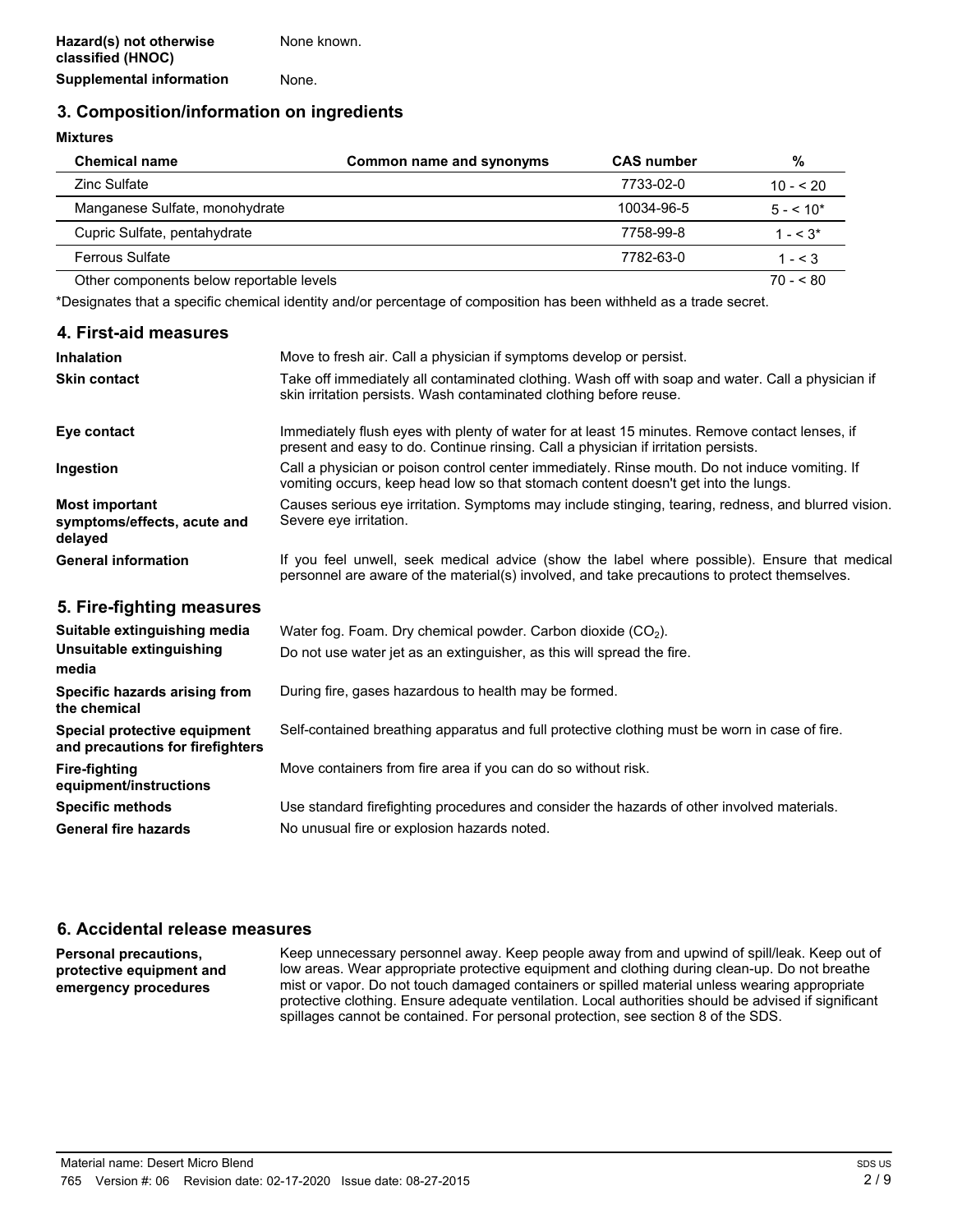| <b>Methods and materials for</b><br>containment and cleaning up | Should not be released into the environment.                                                                                                                                                                                                                                                                                                                                                                                                                                                            |
|-----------------------------------------------------------------|---------------------------------------------------------------------------------------------------------------------------------------------------------------------------------------------------------------------------------------------------------------------------------------------------------------------------------------------------------------------------------------------------------------------------------------------------------------------------------------------------------|
|                                                                 | Large Spills: This material is classified as a water pollutant under the Clean Water Act and should<br>be prevented from contaminating soil or from entering sewage and drainage systems which lead to<br>waterways. Stop the flow of material, if this is without risk. Dike the spilled material, where this is<br>possible. Cover with plastic sheet to prevent spreading. Absorb in vermiculite, dry sand or earth<br>and place into containers. Following product recovery, flush area with water. |
|                                                                 | Small Spills: Wipe up with absorbent material (e.g. cloth, fleece). Clean surface thoroughly to<br>remove residual contamination.                                                                                                                                                                                                                                                                                                                                                                       |
|                                                                 | Never return spills to original containers for re-use. For waste disposal, see section 13 of the SDS.                                                                                                                                                                                                                                                                                                                                                                                                   |
| <b>Environmental precautions</b>                                | Avoid release to the environment. Inform appropriate managerial or supervisory personnel of all<br>environmental releases. Contact local authorities in case of spillage to drain/aquatic environment.<br>Prevent further leakage or spillage if safe to do so. Do not contaminate water. Avoid discharge into<br>drains, water courses or onto the ground.                                                                                                                                             |
| 7. Handling and storage                                         |                                                                                                                                                                                                                                                                                                                                                                                                                                                                                                         |
| Precautions for safe handling                                   | Do not breathe mist or vapor. Do not get this material in contact with eyes. Do not get in eyes, on<br>skin, or on clothing. Avoid prolonged exposure. Provide adequate ventilation. Wear appropriate<br>personal protective equipment. Avoid release to the environment. Observe good industrial hygiene<br>practices.                                                                                                                                                                                 |
| Conditions for safe storage,<br>including any incompatibilities | Store locked up. Store in original tightly closed container. Keep container tightly closed. Store<br>away from incompatible materials (see Section 10 of the SDS).                                                                                                                                                                                                                                                                                                                                      |

### **8. Exposure controls/personal protection**

#### **Occupational exposure limits**

#### **US. OSHA Table Z-1 Limits for Air Contaminants (29 CFR 1910.1000)**

| <b>Components</b>                                     | <b>Type</b> | Value            |                      |
|-------------------------------------------------------|-------------|------------------|----------------------|
| Manganese Sulfate,<br>monohydrate (CAS<br>10034-96-5) | Ceiling     | $5 \text{ mg/m}$ |                      |
| <b>US. ACGIH Threshold Limit Values</b>               |             |                  |                      |
| <b>Components</b>                                     | <b>Type</b> | Value            | Form                 |
| Manganese Sulfate,<br>monohydrate (CAS<br>10034-96-5) | TWA         | $0.1$ mg/m $3$   | Inhalable fraction.  |
|                                                       |             |                  | Respirable fraction. |
|                                                       |             | $0.02$ mg/m $3$  |                      |
| US. NIOSH: Pocket Guide to Chemical Hazards           |             |                  |                      |
| <b>Components</b>                                     | <b>Type</b> | Value            | Form                 |
| Cupric Sulfate,<br>pentahydrate (CAS<br>7758-99-8)    | <b>TWA</b>  | 1 mg/m $3$       | Dust and mist.       |
| Manganese Sulfate,<br>monohydrate (CAS<br>10034-96-5) | <b>STEL</b> | $3$ mg/m $3$     | Fume.                |

**Appropriate engineering controls**

**Biological limit values** No biological exposure limits noted for the ingredient(s).

Good general ventilation (typically 10 air changes per hour) should be used. Ventilation rates should be matched to conditions. If applicable, use process enclosures, local exhaust ventilation, or other engineering controls to maintain airborne levels below recommended exposure limits. If exposure limits have not been established, maintain airborne levels to an acceptable level. Eye wash facilities and emergency shower must be available when handling this product.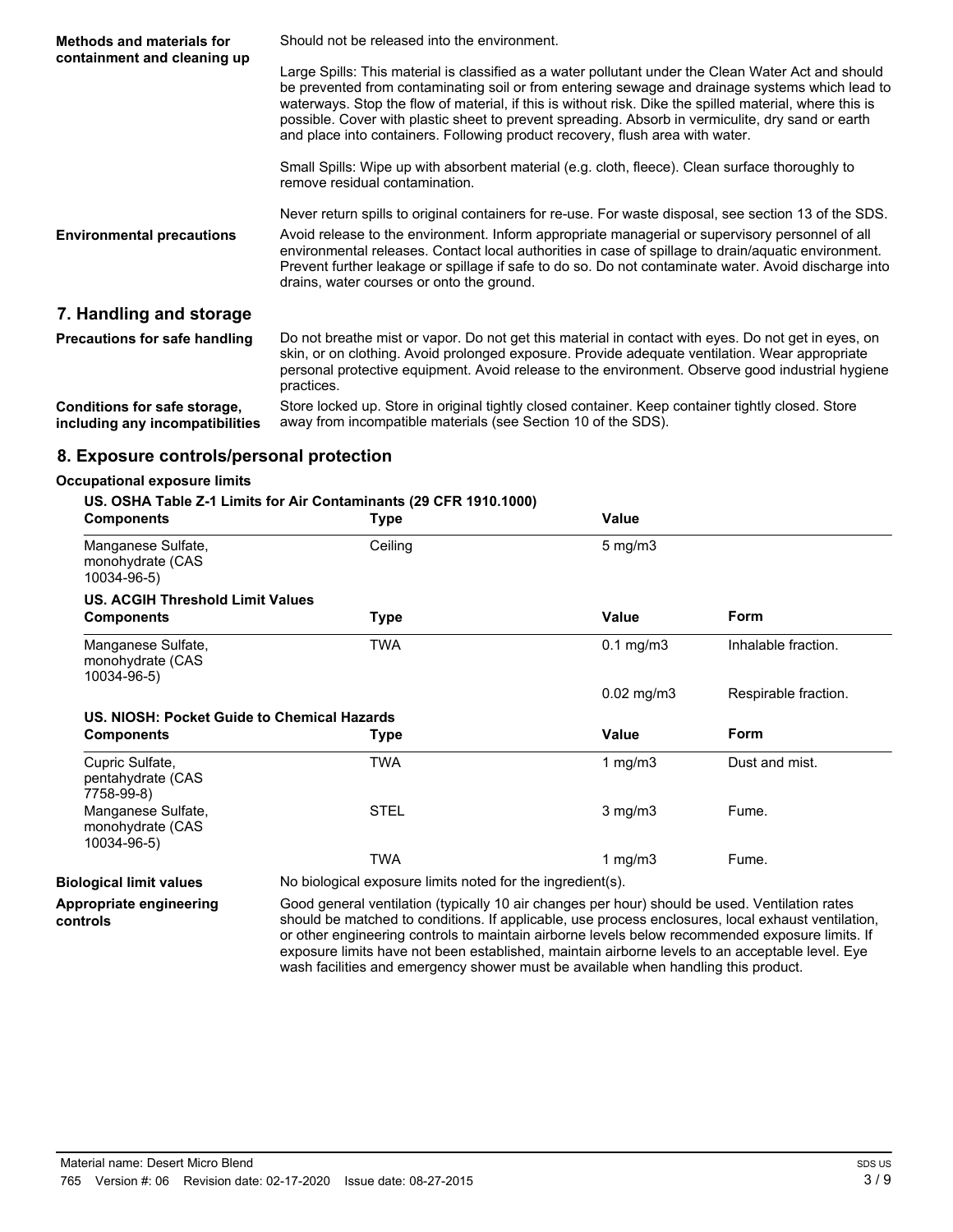Always observe good personal hygiene measures, such as washing after handling the material and before eating, drinking, and/or smoking. Routinely wash work clothing and protective equipment to remove contaminants.

#### **9. Physical and chemical properties**

| Appearance                                        | Liquid.                                                                                        |
|---------------------------------------------------|------------------------------------------------------------------------------------------------|
| <b>Physical state</b>                             | Liquid.                                                                                        |
| <b>Form</b>                                       | Liquid.                                                                                        |
| Color                                             | Clear colorless or nearly colorless to Beige.                                                  |
| Odor                                              | None.                                                                                          |
| <b>Odor threshold</b>                             | Not available.                                                                                 |
| рH                                                | $1.7 - 2.1$                                                                                    |
| Salt-Out / Crystallization Temp                   | Not available.                                                                                 |
| Melting point/freezing point                      | Not available.                                                                                 |
| Initial boiling point and boiling<br>range        | 219.2 °F (104 °C)                                                                              |
| <b>Flash point</b>                                | Not available.                                                                                 |
| <b>Evaporation rate</b>                           | Not available.                                                                                 |
| Flammability (solid, gas)                         | Not available.                                                                                 |
| Upper/lower flammability or explosive limits      |                                                                                                |
| <b>Flammability limit - lower</b><br>(%)          | Not available.                                                                                 |
| <b>Flammability limit - upper</b><br>(%)          | Not available.                                                                                 |
| Explosive limit - lower (%)                       | Not available.                                                                                 |
| Explosive limit - upper (%)                       | Not available.                                                                                 |
| Vapor pressure                                    | Not available.                                                                                 |
| Vapor density                                     | < 1                                                                                            |
| <b>Relative density</b>                           | Not available.                                                                                 |
| Solubility(ies)                                   |                                                                                                |
| Solubility (water)                                | Soluble                                                                                        |
| <b>Partition coefficient</b><br>(n-octanol/water) | Not available.                                                                                 |
| <b>Auto-ignition temperature</b>                  | Not available.                                                                                 |
| <b>Decomposition temperature</b>                  | Not available.                                                                                 |
| <b>Viscosity</b>                                  | Not available.                                                                                 |
| <b>Other information</b>                          |                                                                                                |
| Pounds per gallon                                 | 10.2 lb/gal (typical)                                                                          |
| 10. Stability and reactivity                      |                                                                                                |
| Reactivity                                        | Reacts violently with strong alkaline substances. This product may react with reducing agents. |
| <b>Chemical stability</b>                         | Material is stable under normal conditions.                                                    |
| <b>Possibility of hazardous</b><br>reactions      | Hazardous polymerization does not occur.                                                       |

**Conditions to avoid Incompatible materials Hazardous decomposition products** Contact with incompatible materials. Bases. Reducing agents. No hazardous decomposition products are known.

### **11. Toxicological information**

#### **Information on likely routes of exposure**

**Ingestion** Causes digestive tract burns. **Inhalation** Prolonged inhalation may be harmful. May cause damage to organs through prolonged or repeated exposure by inhalation. May cause irritation to the respiratory system.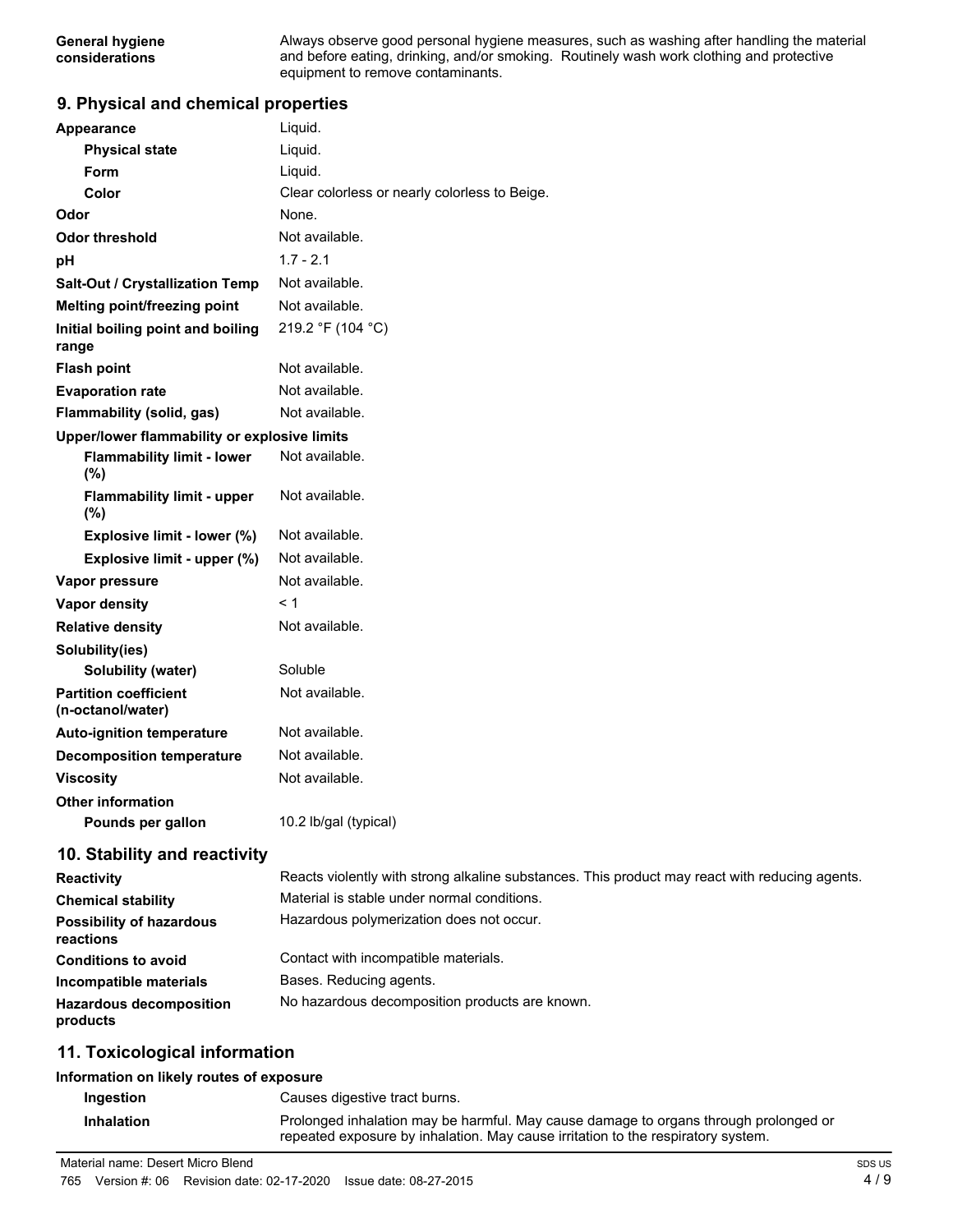| <b>Skin contact</b> | Causes skin irritation.        |
|---------------------|--------------------------------|
| Eye contact         | Causes serious eye irritation. |

# **Information on toxicological effects**

| <b>Acute toxicity</b>                           |                                                                                                                                                       |                            |
|-------------------------------------------------|-------------------------------------------------------------------------------------------------------------------------------------------------------|----------------------------|
| <b>Product</b>                                  | <b>Species</b>                                                                                                                                        | <b>Test Results</b>        |
| Desert Micro Blend (CAS Mixture)                |                                                                                                                                                       |                            |
| <b>Acute</b>                                    |                                                                                                                                                       |                            |
| Oral                                            |                                                                                                                                                       |                            |
| LD100                                           | Mouse                                                                                                                                                 | 1634.5123 mg/kg estimated  |
| LD50                                            | Mouse                                                                                                                                                 | 2827.6482 mg/kg estimated  |
|                                                 | Rat                                                                                                                                                   | 11204.7285 mg/kg estimated |
| Other                                           |                                                                                                                                                       |                            |
| LD100                                           | Mouse                                                                                                                                                 | 2260.062 mg/kg estimated   |
| LD50                                            | Mouse                                                                                                                                                 | 506.6171 mg/kg estimated   |
|                                                 | Rabbit                                                                                                                                                | 8250 mg/kg estimated       |
|                                                 | Rat                                                                                                                                                   | 21598.2188 mg/kg estimated |
| <b>Components</b>                               | <b>Species</b>                                                                                                                                        | <b>Test Results</b>        |
| Cupric Sulfate, pentahydrate (CAS 7758-99-8)    |                                                                                                                                                       |                            |
| <b>Acute</b>                                    |                                                                                                                                                       |                            |
| Oral                                            |                                                                                                                                                       |                            |
| LD100                                           | Mouse                                                                                                                                                 | 50 mg/kg                   |
| LD50                                            | Rat                                                                                                                                                   | 960 mg/kg                  |
| Other                                           |                                                                                                                                                       |                            |
| LD50                                            | Rabbit                                                                                                                                                | $> 8$ g/kg                 |
| Manganese Sulfate, monohydrate (CAS 10034-96-5) |                                                                                                                                                       |                            |
| <b>Acute</b>                                    |                                                                                                                                                       |                            |
| Oral<br>LD100                                   | Mouse                                                                                                                                                 | 305 mg/kg                  |
| Other                                           |                                                                                                                                                       |                            |
| LD100                                           | Mouse                                                                                                                                                 | 146 mg/kg                  |
| LD50                                            | Mouse                                                                                                                                                 | 64 mg/kg                   |
| Zinc Sulfate (CAS 7733-02-0)                    |                                                                                                                                                       |                            |
| <b>Acute</b>                                    |                                                                                                                                                       |                            |
| Dermal                                          |                                                                                                                                                       |                            |
| LD50                                            | Rat                                                                                                                                                   | > 2000 mg/kg               |
| Oral                                            |                                                                                                                                                       |                            |
| LD50                                            | Rat                                                                                                                                                   | 623 mg/kg                  |
|                                                 |                                                                                                                                                       |                            |
|                                                 | * Estimates for product may be based on additional component data not shown.<br>Causes skin irritation.                                               |                            |
| <b>Skin corrosion/irritation</b>                | Causes serious eye irritation.                                                                                                                        |                            |
| Serious eye damage/eye<br>irritation            |                                                                                                                                                       |                            |
| Respiratory or skin sensitization               |                                                                                                                                                       |                            |
| <b>Respiratory sensitization</b>                | Not available.                                                                                                                                        |                            |
| <b>Skin sensitization</b>                       | This product is not expected to cause skin sensitization.<br>No data available to indicate product or any components present at greater than 0.1% are |                            |
| Germ cell mutagenicity                          | mutagenic or genotoxic.                                                                                                                               |                            |
| Carcinogenicity                                 | This product is not considered to be a carcinogen by IARC, ACGIH, NTP, or OSHA.                                                                       |                            |
|                                                 |                                                                                                                                                       |                            |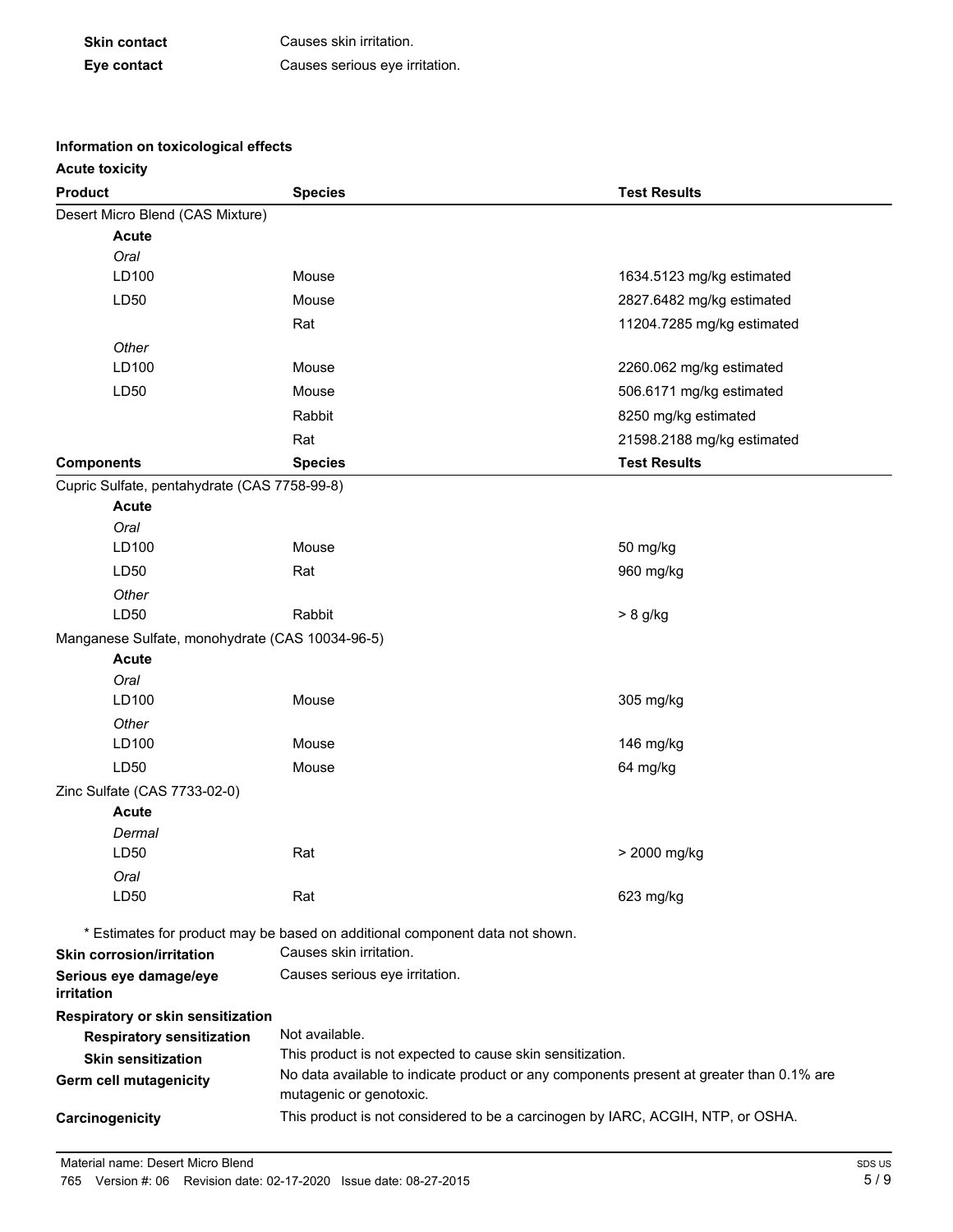|                                                       | OSHA Specifically Regulated Substances (29 CFR 1910.1001-1050)                                             |
|-------------------------------------------------------|------------------------------------------------------------------------------------------------------------|
| Not listed.                                           |                                                                                                            |
| <b>Reproductive toxicity</b>                          | This product is not expected to cause reproductive or developmental effects.                               |
| Specific target organ toxicity -<br>single exposure   | Not classified.                                                                                            |
| Specific target organ toxicity -<br>repeated exposure | May cause damage to organs through prolonged or repeated exposure.                                         |
| <b>Aspiration hazard</b>                              | Not available.                                                                                             |
| <b>Chronic effects</b>                                | Prolonged inhalation may be harmful. May cause damage to organs through prolonged or<br>repeated exposure. |

# **12. Ecological information**

**Ecotoxicity** Toxic to aquatic life with long lasting effects. Because of the low pH of this product, it would be expected to produce significant ecotoxicity upon exposure to aquatic organisms and aquatic systems.

| <b>Product</b>                                  |                    | <b>Species</b>                                                                                                                             | <b>Test Results</b>                |
|-------------------------------------------------|--------------------|--------------------------------------------------------------------------------------------------------------------------------------------|------------------------------------|
| Desert Micro Blend (CAS Mixture)                |                    |                                                                                                                                            |                                    |
| <b>Aquatic</b>                                  |                    |                                                                                                                                            |                                    |
| Crustacea                                       | <b>EC50</b>        | Daphnia                                                                                                                                    | 638.5859 mg/l, 48 hours estimated  |
| Fish                                            | <b>LC50</b>        | Fish                                                                                                                                       | 1521.8973 mg/l, 96 hours estimated |
| <b>Components</b>                               |                    | <b>Species</b>                                                                                                                             | <b>Test Results</b>                |
| Cupric Sulfate, pentahydrate (CAS 7758-99-8)    |                    |                                                                                                                                            |                                    |
| <b>Aquatic</b>                                  |                    |                                                                                                                                            |                                    |
| Crustacea                                       | <b>EC50</b>        | Water flea (Bosmina longirostris)                                                                                                          | 0.0037 mg/l, 48 hours              |
| <b>Fish</b>                                     | <b>LC50</b>        | Bluegill (Lepomis macrochirus)                                                                                                             | 0.66 - 1.15 mg/l, 96 hours         |
| Manganese Sulfate, monohydrate (CAS 10034-96-5) |                    |                                                                                                                                            |                                    |
| <b>Aquatic</b>                                  |                    |                                                                                                                                            |                                    |
| Crustacea                                       | <b>EC50</b>        | Water flea (Daphnia obtusa)                                                                                                                | 30.8 - 44.1 mg/l, 48 hours         |
| Fish                                            | <b>LC50</b>        | Fathead minnow (Pimephales promelas) 36.9 mg/l, 96 hours                                                                                   |                                    |
|                                                 |                    |                                                                                                                                            | 29.7 - 52.7 mg/l, 192 hours        |
| Zinc Sulfate (CAS 7733-02-0)                    |                    |                                                                                                                                            |                                    |
| <b>Aquatic</b>                                  |                    |                                                                                                                                            |                                    |
| Algae                                           | <b>LC50</b>        | Green algae (Chlorella vulgaris)                                                                                                           | 5 mg/l, 24 hours                   |
| Crustacea                                       | <b>EC50</b>        | Amphipod (Crangonyx pseudogracilis)                                                                                                        | 15.1 - 24.5 mg/l, 96 hours         |
|                                                 |                    | Rotifer (Philodina acuticornis)                                                                                                            | 0.5 mg/l, 48 hours                 |
| Fish                                            | LC50               | Fathead minnow (Pimephales promelas) 10.62 - 11.3 mg/l, 5 days                                                                             |                                    |
|                                                 |                    |                                                                                                                                            | 0.168 - 0.25 mg/l, 96 hours        |
|                                                 |                    | Fish (Lepidocephalichthyes guntea)                                                                                                         | 76 - 118.8 mg/l, 24 hours          |
|                                                 |                    |                                                                                                                                            |                                    |
| <b>Persistence and degradability</b>            |                    | * Estimates for product may be based on additional component data not shown.<br>No data is available on the degradability of this product. |                                    |
| <b>Bioaccumulative potential</b>                | Not available.     |                                                                                                                                            |                                    |
| <b>Mobility in soil</b>                         | No data available. |                                                                                                                                            |                                    |

#### **Other adverse effects** No other adverse environmental effects (e.g. ozone depletion, photochemical ozone creation potential, endocrine disruption, global warming potential) are expected from this component.

#### **13. Disposal considerations**

| <b>Disposal instructions</b> | Collect and reclaim or dispose in sealed containers at licensed waste disposal site. Do not allow<br>this material to drain into sewers/water supplies. Do not contaminate ponds, waterways or ditches<br>with chemical or used container. Dispose of contents/container in accordance with<br>local/regional/national/international regulations. |
|------------------------------|---------------------------------------------------------------------------------------------------------------------------------------------------------------------------------------------------------------------------------------------------------------------------------------------------------------------------------------------------|
| Local disposal regulations   | Dispose in accordance with all applicable regulations.                                                                                                                                                                                                                                                                                            |
| Hazardous waste code         | The waste code should be assigned in discussion between the user, the producer and the waste<br>disposal company.                                                                                                                                                                                                                                 |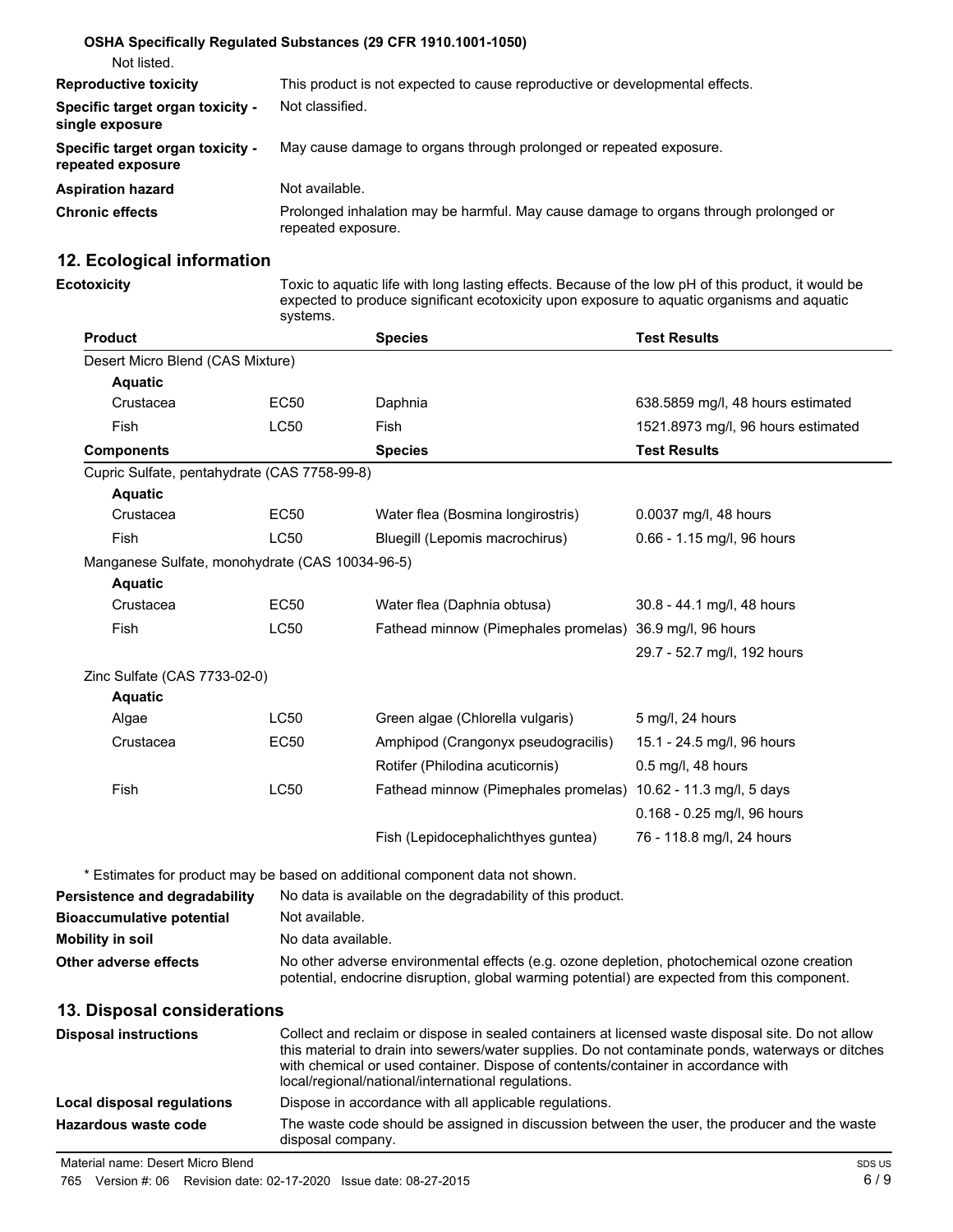| Waste from residues / unused<br>products | Dispose of in accordance with local regulations. Empty containers or liners may retain some<br>product residues. This material and its container must be disposed of in a safe manner (see:<br>Disposal instructions). |
|------------------------------------------|------------------------------------------------------------------------------------------------------------------------------------------------------------------------------------------------------------------------|
| Contaminated packaging                   | Empty containers should be taken to an approved waste handling site for recycling or disposal.<br>Since emptied containers may retain product residue, follow label warnings even after container is<br>emptied.       |

## **14. Transport information**

Not DOT regulated in domestic (USA ground) transportation in package sizes less than 500 lbs (226.8 kg); 47.6 gallons (180.2 liters). The DOT transportation information below is for shipments with package sizes equal to or exceeding this value. DOT Regulated Marine Pollutant. IMDG Regulated Marine Pollutant.

| I<br>٠<br>M.<br>v |
|-------------------|
|-------------------|

| UN number<br>UN proper shipping name | UN3082<br>Environmentally hazardous substances, liquid, n.o.s. (Cupric Sulfate, pentahydrate RQ = 500 lbs; |
|--------------------------------------|------------------------------------------------------------------------------------------------------------|
|                                      | Zinc Sulfate $RQ = 8301$ lbs)                                                                              |
| Transport hazard class(es)           |                                                                                                            |
| <b>Class</b>                         | 9                                                                                                          |
| <b>Subsidiary risk</b>               |                                                                                                            |
| Label(s)                             | 9                                                                                                          |
| Packing group                        | Ш                                                                                                          |
|                                      | Special precautions for user Read safety instructions, SDS and emergency procedures before handling.       |
| <b>Special provisions</b>            | 8. 146. 335. IB3. T4. TP1. TP29                                                                            |
| <b>Packaging exceptions</b>          | 155                                                                                                        |
| Packaging non bulk                   | 203                                                                                                        |
| Packaging bulk                       | 241                                                                                                        |
|                                      |                                                                                                            |

DOT Shipping Notes: 40 CFR 172.504(f)(9) For Class 9, a CLASS 9 placard is not required for domestic (USA ground) transportation, however shipments with packaging exceeding the Reportable Quantity (RQ) or bulk packaging must be marked with the appropriate identification number on a CLASS 9 placard, an orange panel, or a white square-on-point display configuration as required. Since the Class 9 placard is not required (although it may be used) the hazardous material endorsement is also not required on a Commercial Drivers License.

**DOT; IATA; IMDG**



**Marine pollutant**



**15. Regulatory information**

**US federal regulations** This product is a "Hazardous Chemical" as defined by the OSHA Hazard Communication Standard, 29 CFR 1910.1200.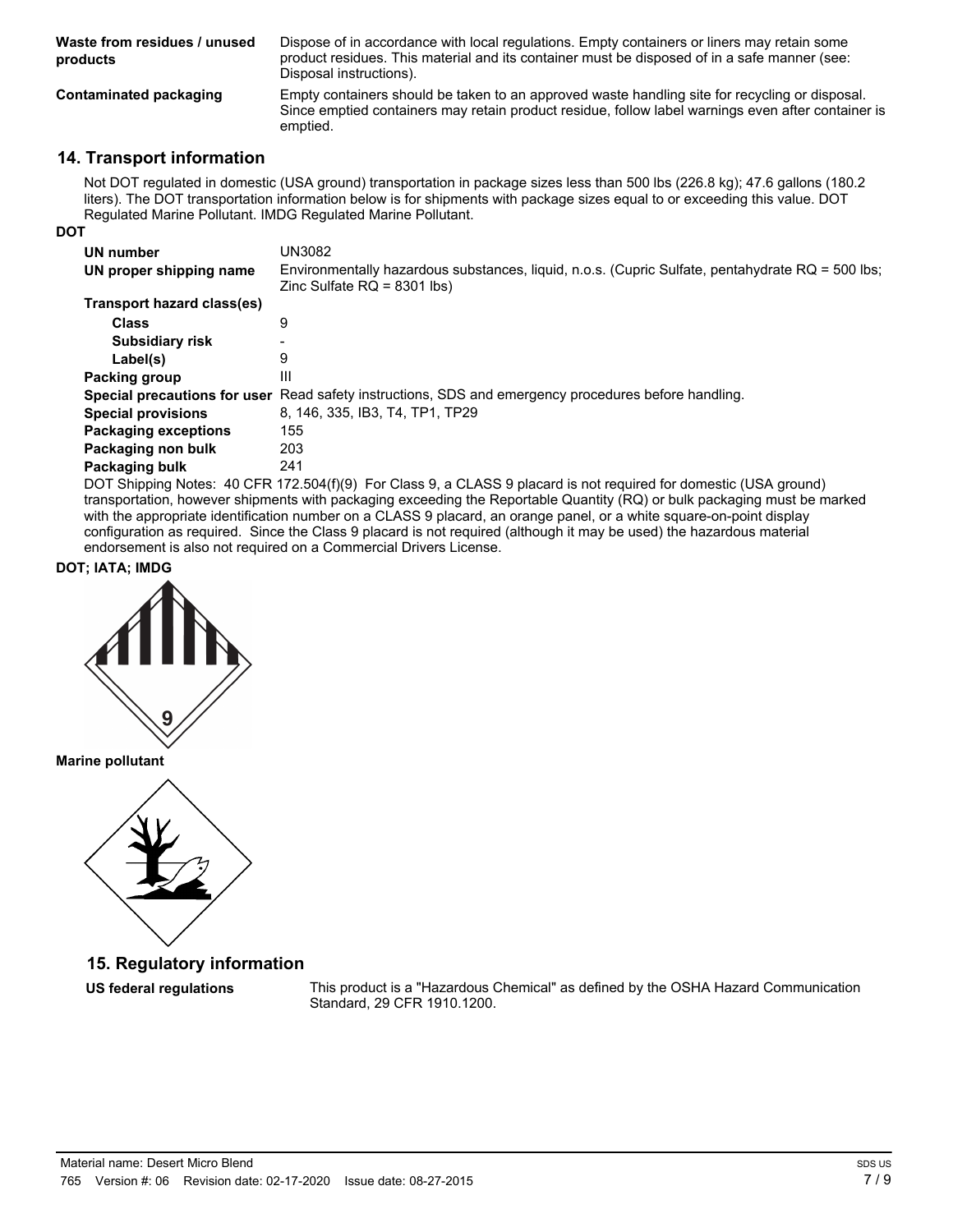|                                                                                                                 | TSCA Section 12(b) Export Notification (40 CFR 707, Subpt. D)                                                                       |                    |                                                                                                                       |  |
|-----------------------------------------------------------------------------------------------------------------|-------------------------------------------------------------------------------------------------------------------------------------|--------------------|-----------------------------------------------------------------------------------------------------------------------|--|
| Not regulated.                                                                                                  |                                                                                                                                     |                    |                                                                                                                       |  |
| <b>CERCLA Hazardous Substance List (40 CFR 302.4)</b>                                                           |                                                                                                                                     |                    |                                                                                                                       |  |
| Ferrous Sulfate (CAS 7782-63-0) Manganese<br>Sulfate, monohydrate (CAS 10034-96-5) Zinc Sulfate                 |                                                                                                                                     | Listed.<br>Listed. |                                                                                                                       |  |
| (CAS 7733-02-0)<br><b>SARA 304 Emergency release notification</b>                                               |                                                                                                                                     | Listed.            |                                                                                                                       |  |
| Not regulated.                                                                                                  |                                                                                                                                     |                    |                                                                                                                       |  |
| Not listed.                                                                                                     | OSHA Specifically Regulated Substances (29 CFR 1910.1001-1050)                                                                      |                    |                                                                                                                       |  |
|                                                                                                                 |                                                                                                                                     |                    |                                                                                                                       |  |
| Superfund Amendments and Reauthorization Act of 1986 (SARA)<br><b>Hazard categories</b>                         | Immediate Hazard - Yes<br>Delayed Hazard - Yes<br>Fire Hazard - No<br>Pressure Hazard - No<br>Reactivity Hazard - No                |                    |                                                                                                                       |  |
| <b>SARA 302 Extremely hazardous substance</b>                                                                   |                                                                                                                                     |                    |                                                                                                                       |  |
| Not listed.                                                                                                     |                                                                                                                                     |                    |                                                                                                                       |  |
| SARA 311/312 Hazardous<br>chemical                                                                              | No                                                                                                                                  |                    |                                                                                                                       |  |
| SARA 313 (TRI reporting)                                                                                        |                                                                                                                                     |                    |                                                                                                                       |  |
| <b>Chemical name</b>                                                                                            |                                                                                                                                     | <b>CAS number</b>  | % by wt.                                                                                                              |  |
| <b>Zinc Sulfate</b>                                                                                             |                                                                                                                                     | 7733-02-0          | $10 - 520$                                                                                                            |  |
| Manganese Sulfate, monohydrate                                                                                  |                                                                                                                                     | 10034-96-5         | $5 - 10$                                                                                                              |  |
| Cupric Sulfate, pentahydrate                                                                                    |                                                                                                                                     | 7758-99-8          | $1 - 3$                                                                                                               |  |
| <b>Other federal regulations</b>                                                                                |                                                                                                                                     |                    |                                                                                                                       |  |
|                                                                                                                 | Clean Air Act (CAA) Section 112 Hazardous Air Pollutants (HAPs) List                                                                |                    |                                                                                                                       |  |
|                                                                                                                 | Manganese Sulfate, monohydrate (CAS 10034-96-5)<br>Clean Air Act (CAA) Section 112(r) Accidental Release Prevention (40 CFR 68.130) |                    |                                                                                                                       |  |
| Not regulated.                                                                                                  |                                                                                                                                     |                    |                                                                                                                       |  |
| <b>Safe Drinking Water Act</b><br>(SDWA)                                                                        | Not regulated.                                                                                                                      |                    |                                                                                                                       |  |
| <b>US state regulations</b>                                                                                     |                                                                                                                                     |                    |                                                                                                                       |  |
| US. Massachusetts RTK - Substance List                                                                          |                                                                                                                                     |                    |                                                                                                                       |  |
| Cupric Sulfate, pentahydrate (CAS 7758-99-8)<br>FERROUS SULFATE (CAS 7782-63-0)<br>Zinc Sulfate (CAS 7733-02-0) | US. New Jersey Worker and Community Right-to-Know Act                                                                               |                    |                                                                                                                       |  |
| Cupric Sulfate, pentahydrate (CAS 7758-99-8)                                                                    |                                                                                                                                     |                    |                                                                                                                       |  |
| Zinc Sulfate (CAS 7733-02-0)                                                                                    | Manganese Sulfate, monohydrate (CAS 10034-96-5)                                                                                     |                    |                                                                                                                       |  |
|                                                                                                                 | US. Pennsylvania Worker and Community Right-to-Know Law                                                                             |                    |                                                                                                                       |  |
| Cupric Sulfate, pentahydrate (CAS 7758-99-8)<br>FERROUS SULFATE (CAS 7782-63-0)<br>Zinc Sulfate (CAS 7733-02-0) |                                                                                                                                     |                    |                                                                                                                       |  |
| US. Rhode Island RTK                                                                                            |                                                                                                                                     |                    |                                                                                                                       |  |
| FERROUS SULFATE (CAS 7782-63-0)<br>Zinc Sulfate (CAS 7733-02-0)                                                 | Manganese Sulfate, monohydrate (CAS 10034-96-5)                                                                                     |                    |                                                                                                                       |  |
| <b>US. California Proposition 65</b>                                                                            |                                                                                                                                     |                    | WARNING: This product contains a chemical known to the State of California to cause cancer and birth defects or other |  |
| reproductive harm.                                                                                              |                                                                                                                                     |                    |                                                                                                                       |  |